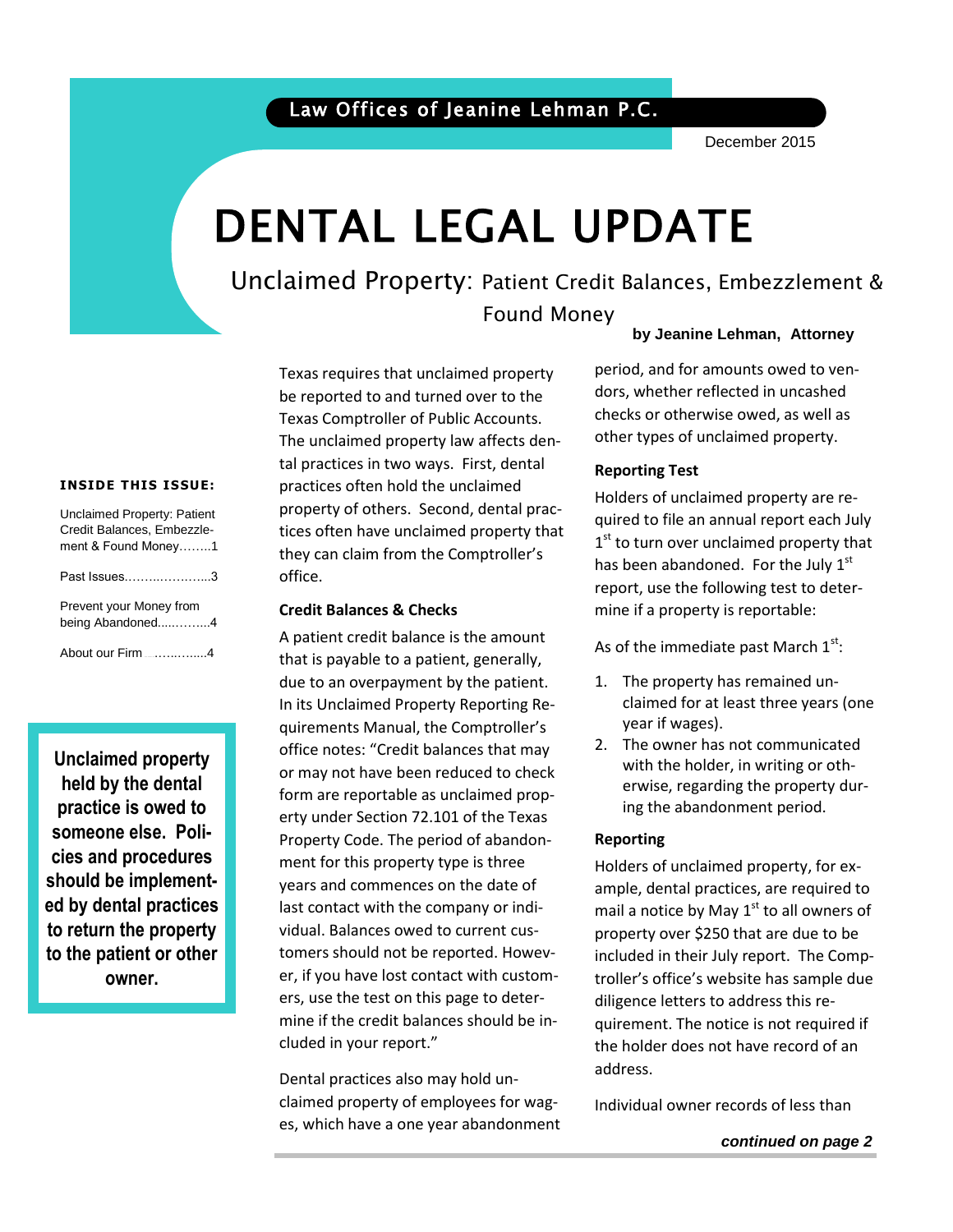### page 2 DENTAL LEGAL UPDATE

### **Speaking Requests**

For **Jeanine Lehman** and her colleagues to speak to professional and business groups on legal and practice management topics, please contact Jeanine Lehman at **(512) 918-3435** or [jeanine@jeanine.com](mailto:jeanine@jeanine.com)



ì

### **Website Favorites**

Law Offices of Jeanine Lehman P.C. [www.jeanine.com](http://www.jeanine.com/)

Capital Area Dental Society [www.capitalareadental.org](http://www.capitalareadental.org/)

Texas State Board of Dental Examiners [www.tsbde.state.tx.us](http://www.tsbde.state.tx.us/)

Texas Dental Association [www.tda.org](http://www.tda.org/)

> Texas Academy of General Dentistry [www.tagd.org](http://www.tagd.org/)

American Dental Association [www.ada.org](http://www.ada.org/)

Texas Unclaimed Property [www.comptroller.texas.gov/up/](http://www.comptroller.texas.gov/up/)

National Assoc. of Unclaimed Property Administrators [www.unclaimed.org](http://www.unclaimed.org/)

Bryant Truitt, MBA, CFE [www.brytanassociates.com](http://www.brytanassociates.com/)

### **Unclaimed Property** *(cont.) --*

\$25 may be reported in the aggregate (with the exception of mineral interests). Holders may combine any amounts under \$25 by property type and report a single total for each property type. While aggregation of property items under \$25 is still allowed by law, it is discouraged; the more detail reported, the more property is potentially returnable.

Negative reports that are required by many states are no longer required in Texas. This means that no report should be filed when you have no unclaimed property.

The unclaimed property report must include, if known by the holder:

(1) the name, social security number, driver's license or state identification number, email address, and the last known address of: (A) each person who, from the records of the holder of the property, appears to be the owner of the property; or (B) any person who is entitled to the property;

(2) a description of the property, the identification number, if any, and, if appropriate, a balance of each account, except for accounts of less than \$25 that can be reported in the aggregate;

(3) the date that the property became payable, demandable, or returnable;

(4) the date of the last transaction with the owner concerning the property; and

(5) other information that the Comptroller by rule requires to be disclosed as necessary for the administration of the law.

Reporting is performed electronically and instructions for reporting are on the Comptroller's office's website.

All holders are required to retain rec-

ords of unclaimed property for 10 years from the date on which the property is reportable.

The Texas Unclaimed Property Reporting Requirements Manual has helpful information and is at: [http://comptroller.texas.gov/up/forms](http://comptroller.texas.gov/up/forms/96-478.pdf) [/96-478.pdf](http://comptroller.texas.gov/up/forms/96-478.pdf)

Another wrinkle – If the owner of the unclaimed property is a resident of a state other than Texas, then reporting may be to that other state, instead of Texas. There are tests to evaluate if the reporting is to occur in Texas, including if the last known address of the apparent owner, as shown on the records of the holder, is in Texas. More detailed tests to help determine if the unclaimed property is to be reported in Texas or another state are contained in Chapter 72 of the Texas Property Code. The National Association of Unclaimed Property Administrators has links to other states' unclaimed property programs.

### **Audits & Statutes of Limitations**

The Comptroller's office does audit holders of unclaimed property and notes in its audit procedures concerning credit balances: "Unclaimed property found in credit balances is not always found in accounts payable. Patient accounts receivable at hospitals and customer accounts receivable at credit card and utility companies are good examples of the types of holders who, by the nature of their business, have relatively large volumes of accounts receivable credit balances.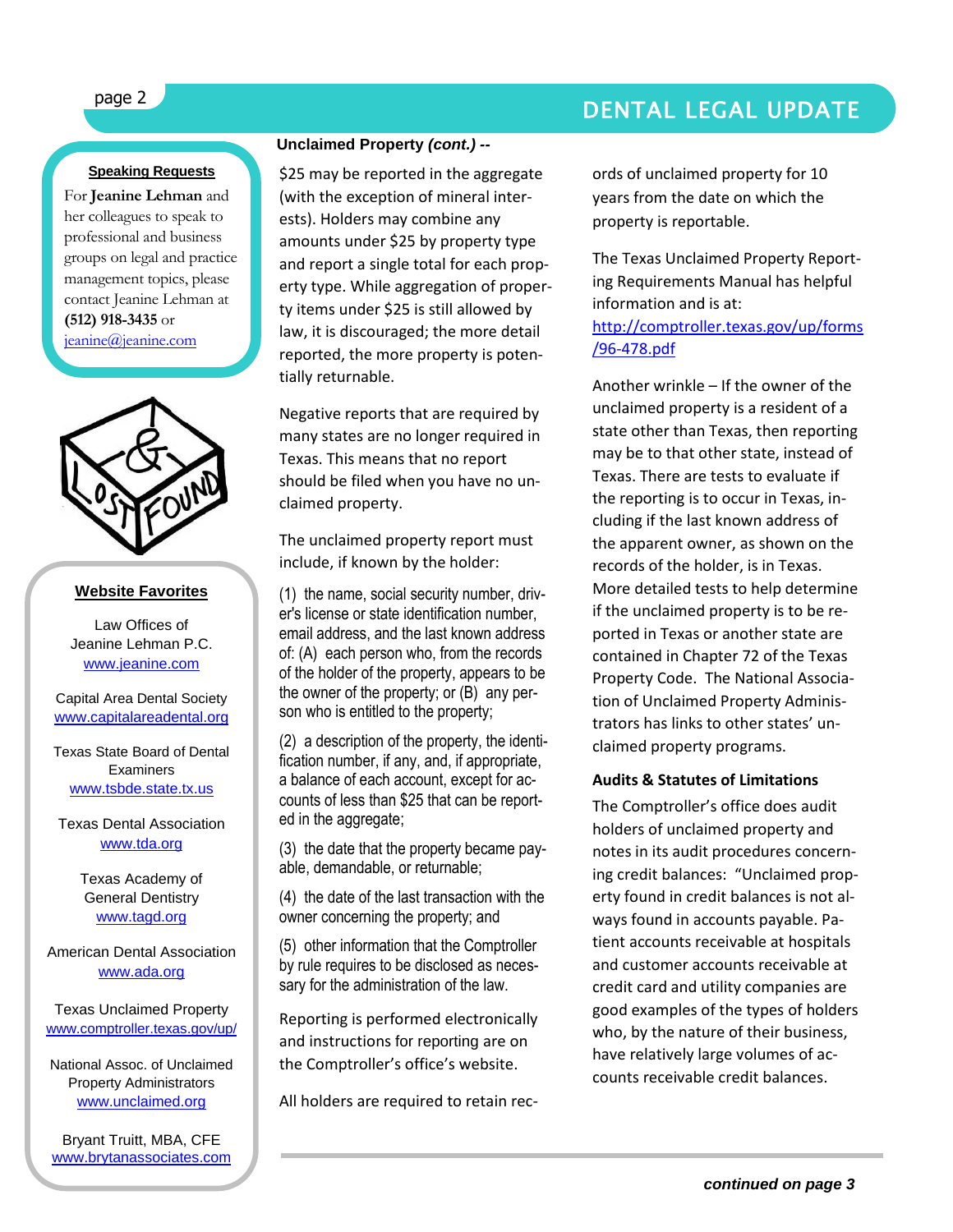### DENTAL LEGAL UPDATE **page 3**

### **Unclaimed Property** *(cont.) --*

When checks are not routinely issued to the owners for these balances, the auditor will often find that these balances are absorbed into income before the running of the three-year abandonment period and not reported as unclaimed property." [www.comptroller.texas.gov/taxinfo/audit/unclaime](http://www.comptroller.texas.gov/taxinfo/audit/unclaimed/05_Checks_Issued_by_Banks_to_Collateral.htm#credit_balances) d/05 Checks Issued by Banks to Collateral.htm# [credit\\_balances](http://www.comptroller.texas.gov/taxinfo/audit/unclaimed/05_Checks_Issued_by_Banks_to_Collateral.htm#credit_balances) 

In 1987, Texas statutes of limitations, meaning the time limit in which a claim can be brought, were abolished regarding the obligation to report and send unclaimed property to the Comptroller's office. Therefore, the obligation under the unclaimed property law is different from tax laws, which often do have statutes of limitations. The lack of a statute of limitations means that an audit may cover many years of past activity. In its 2007 Audit Procedures for Unclaimed Property, the Comptroller's office indicated that Texas Property Code, Section 74.103(b) states unclaimed property records must be kept for ten (10) years from the date on which the property was reportable. This is the reason the Comptroller's office gives for generally limiting audit periods to the last ten reports. The records to support property that was reportable on the first report considered in an audit will go beyond ten years to include any applicable abandonment periods.

#### **Interest & Penalties**

Sections 74.705 and 74.706 of the Texas Property Code provide that a person who fails to pay or deliver unclaimed property on time shall pay interest and penalties from the date the property should have been paid until the date it is received in the Comptroller's Office. The current interest rate is 10% per year. The current penalty is an additional 5 – 10% of the value of the unclaimed property. The Comptroller will calculate interest and penalties, which can be significant.

### **Embezzlement of Credit Balances**

Bryant Truitt, certified fraud examiner, dental prac-

tice consultant, and CEO of Brytan & Associates in Kerrville, Texas, notes that dental practices need to be careful and exercise oversight over patient credit balances and inactive patient accounts, as both create several opportunities for embezzlement schemes by employees. The State concurs – the Comptroller's Audit Procedures for Unclaimed Property indicate "Unclaimed property, by its very nature of being several years old and belonging to unlocated owners, is vulnerable to both intentional and unintentional misappropriation. Accordingly, it should be an area of strong internal control. Internal control must be evaluated and appropriate comments included in the audit plan." Truitt also recommends several reports that may be created from dental software programs to monitor patient credit balances.

### **Recall Patients with Credit Balances**

Truitt notes that credit balances may be helpful in recalling patients. For example, Truitt observes that there is risk in mailing checks to areas experiencing high levels of mailbox theft. Rather than mail a large check, as a courtesy, the patient may be called and asked if he would like to pick up the check at the practice. Then, the patient may be provided the opportunity to have dental work, such as dental hygiene, or other work done and use the credit balance for that work. Of course, if

#### *continued on page 4*

**Jeanine Lehman** is an Austin, Texas health law attorney who practices dental, health, real estate, and business law.

### **Past issues of the Dental Legal Update are available at [www.jeanine.com](http://www.jeanine.com/)**

The information in this newsletter is not a substitute for legal advice. The information is general in nature and should not be relied upon as legal advice generally, nor is it applicable to any particular situation. For legal advice in a particular situation, the reader is advised to retain an attorney. For reprints, call **(512)**  918-3435 or email [jeanine@jeanine.com.](mailto:jeanine@jeanine.com) © 2015 Jeanine Lehman.